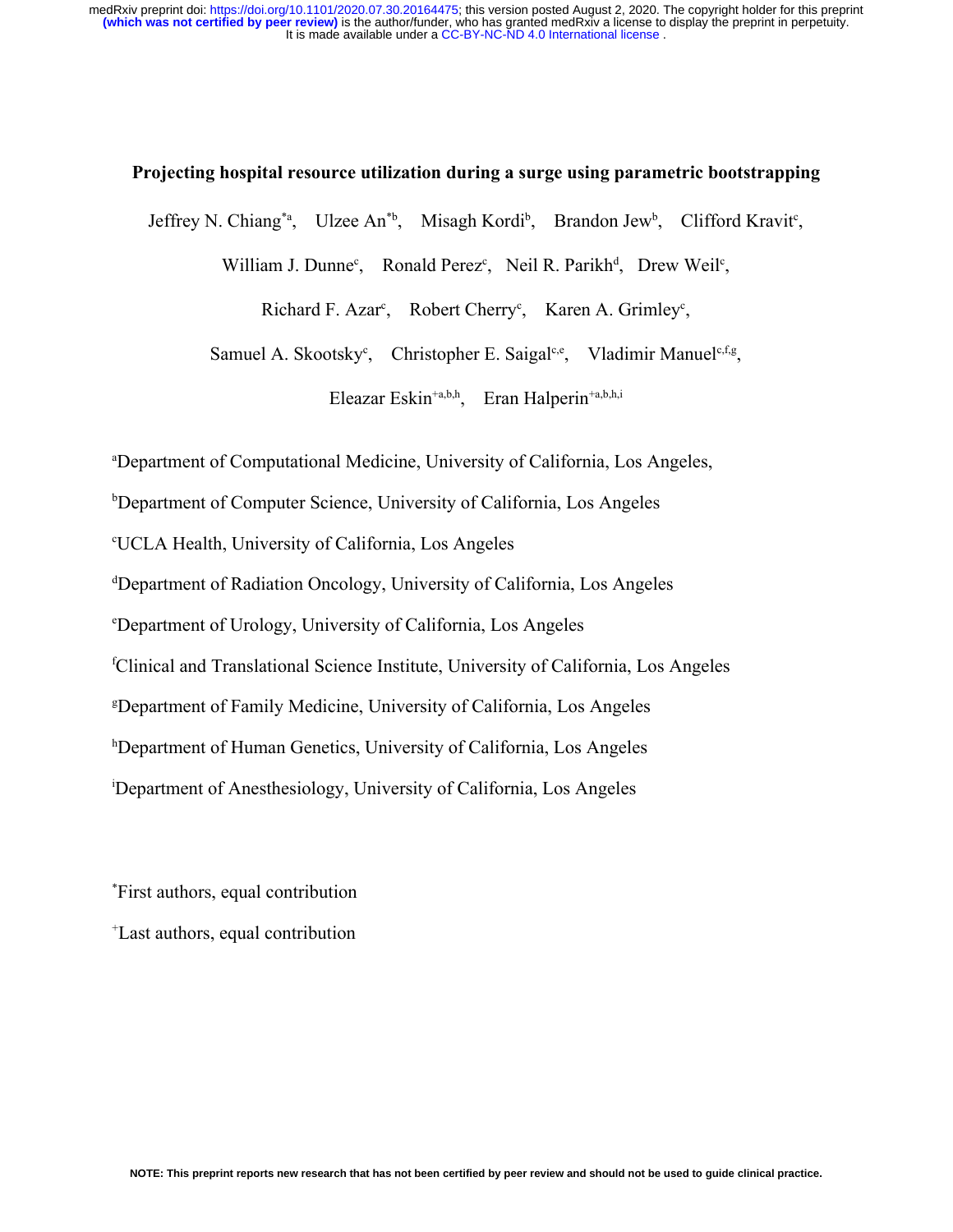### **Abstract**

During the initial wave of the COVID-19 pandemic in the United States, hospitals took drastic action to ensure sufficient capacity, including canceling or postponing elective procedures, expanding the number of available intensive care beds and ventilators, and creating regional overflow hospital capacity. However, in most locations the actual number of patients did not reach the projected surge leaving available, unused hospital capacity. As a result, patients may have delayed needed care and hospitals lost substantial revenue.

These initial recommendations were made based on observations and worst-case epidemiological projections, which generally assume a fixed proportion of COVID-19 patients will require hospitalization and advanced resources. This assumption has led to an overestimate of resource demand as clinical protocols improve and testing becomes more widely available throughout the course of the pandemic.

Here, we present a parametric bootstrap model for forecasting the resource demands of incoming patients in the near term, and apply it to the current pandemic. We validate our approach using observed cases at UCLA Health and simulate the effect of elective procedure cancellation against worst-case pandemic scenarios. Using our approach, we show that it is unnecessary to cancel elective procedures unless the actual capacity of COVID-19 patients approaches the hospital maximum capacity. Instead, we propose a strategy of balancing the resource demands of elective procedures against projected patients by revisiting the projections regularly to maintain operating efficiency. This strategy has been in place at UCLA Health since mid-April.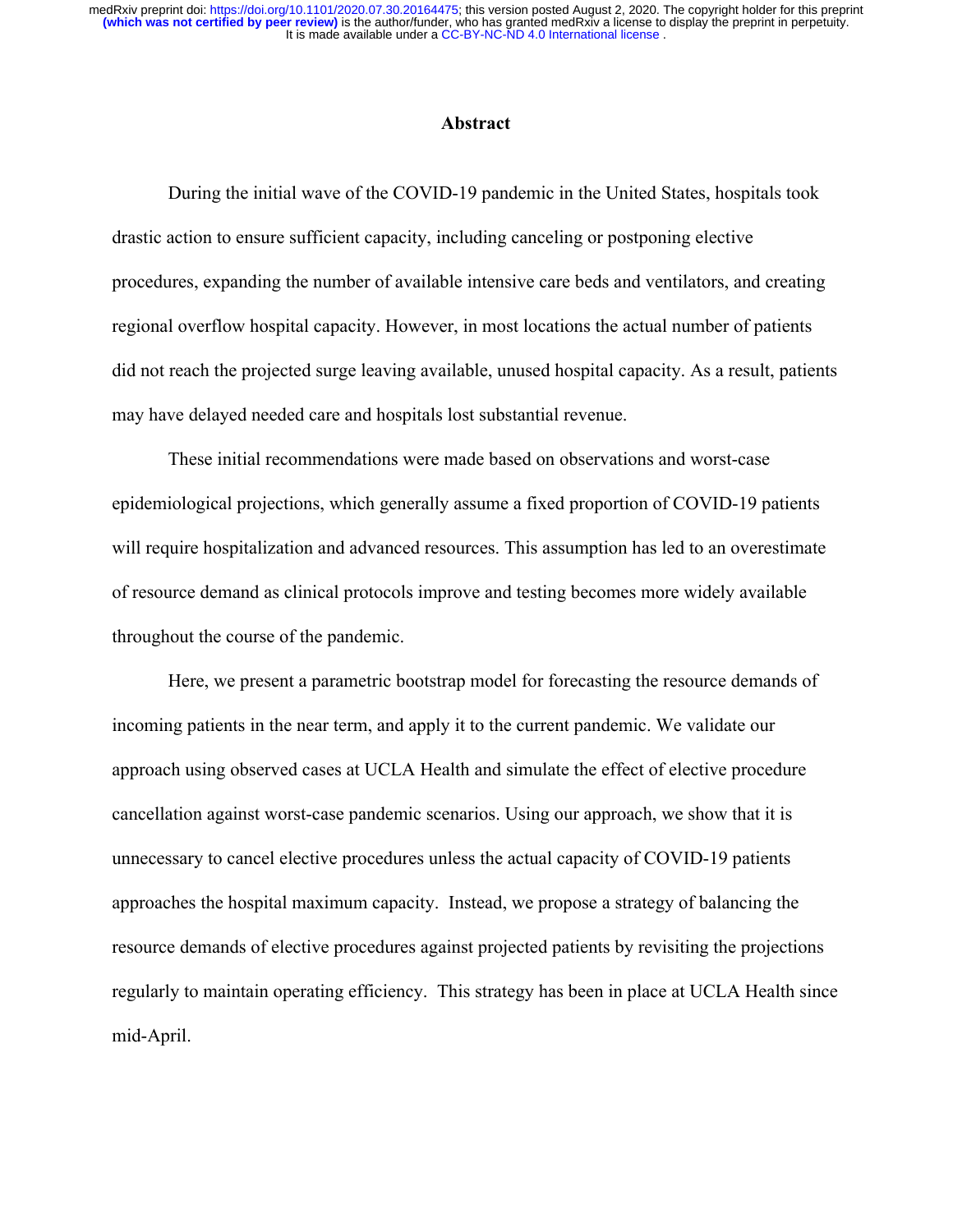# **Introduction**

Preparations for a surge in COVID-19 patients in March and April in many hospitals included cancellation or postponement of elective procedures (Bedard et al. 2020), the expansion of the number of beds and ventilators in the hospital, and the creation of regional overflow hospital capacity. These preparations resulted in reduced hospital revenue and reduced access to care for non-COVID-19 patients. Specifically, many procedures that were delayed were medically necessary but not immediately urgent, resulting in a potentially negative effect on patient health. Fortunately, in almost all locations in the United States and in the world, the surge of COVID-19 patients did not overwhelm available hospital capacity, and hence in retrospect, if at the time there was a more accurate forecasting tool of future resource needs, the heavy price that was paid could have been avoided.

With the number of COVID-19 cases and hospitalizations increasing in many parts of the United States, healthcare systems are again making preparations for a possible surge. Yet, it is unclear whether a more optimal approach for the preparation of the health system may exist. Such an approach must rely on accurate predictions of resource capacity (e.g., hospital beds, ventilators) necessitated by COVID-19 patients in the near future. However, most models for hospital capacity utilized epidemiological models which were developed early in the pandemic. Because little data was available on actual hospital resource usage of COVID-19 patients, these models made assumptions that a constant fraction of patients would require hospitalization. [\(Weissman et al. 2020; Team, IHME COVID-19 health service utilization forecasting team, and](https://paperpile.com/c/3ZjPue/BTvG+qi3L+LjXA+svbZ+7e7F) [Murray, n.d.; Moghadas et al. 2020; Shoukat et al. 2020; Wells et al. 2020\)](https://paperpile.com/c/3ZjPue/BTvG+qi3L+LjXA+svbZ+7e7F). While these models were helpful for characterizing the pandemic at the population-level, they were not explicitly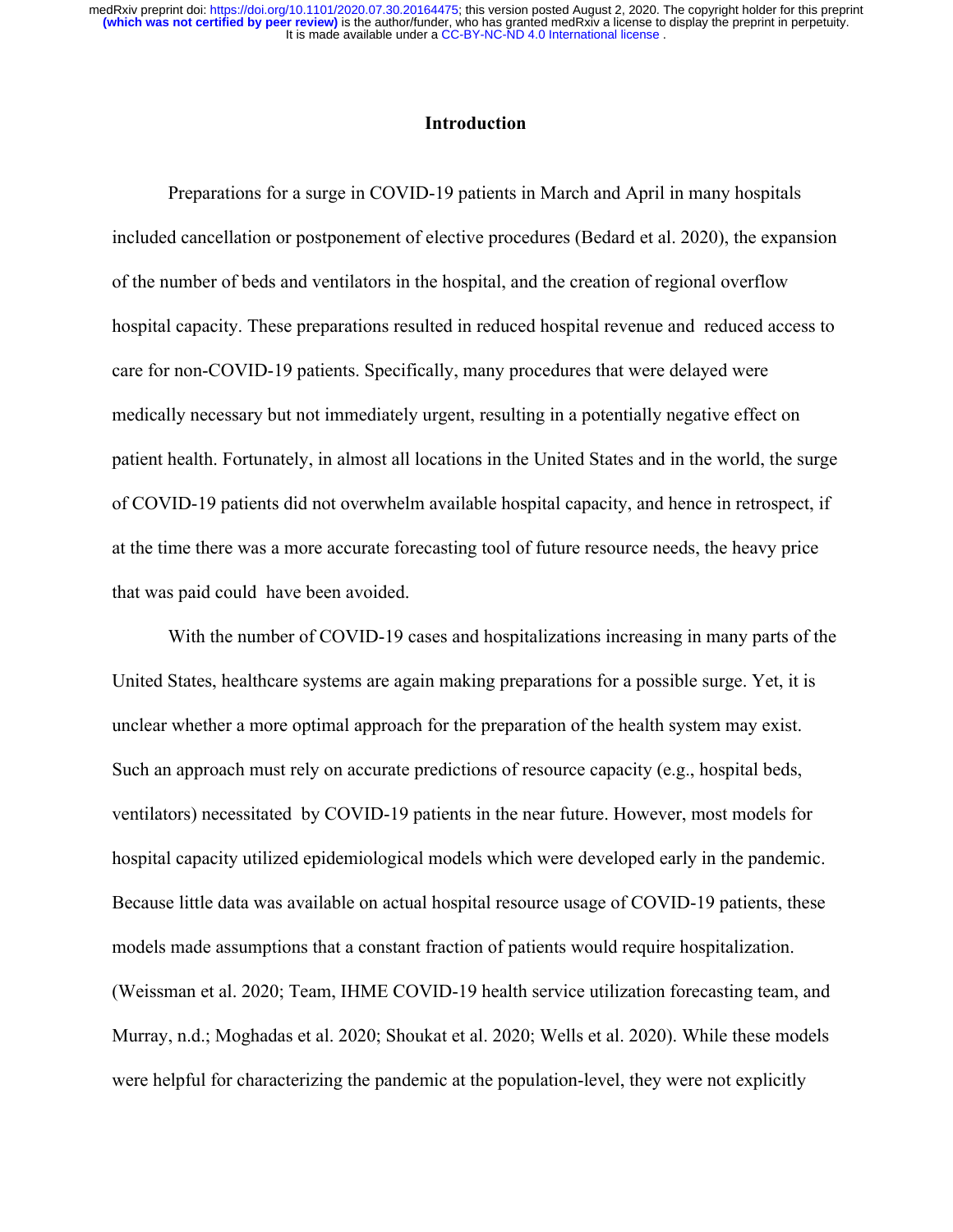designed to aid in surge capacity planning at smaller scales (e.g., within municipalities or individual health systems).

In this paper, we demonstrate that the common assumption that regional case numbers are proportional to the hospital resources does not hold in practice, and therefore projections using this premise may be inaccurate. Furthermore, we propose a statistical method for prediction of necessary hospital resources for COVID-19 patients based on historical data found in the electronic health record. Our approach provides both predictions for the required resources in the near future, and confidence intervals for those predictions. Using a training and testing approach, we demonstrate that our approach provides accurate estimates and that the true level of resources needed falls within the confidence intervals. We also demonstrate that the approach is generalizable to environments that differ in the patient age, sex, or co-morbidity distributions.

Our approach, STOP COVID Hospital Projections, uses parametric bootstrap, where the model's parameters are learned from the UCLA Health electronic health record (EHR). The model assumes a known trajectory of incoming patients, and predicts the effect of the trajectory on the resource allocation. Since we focus on short-term predictions (up to 3 weeks in the future), the range of possible scenarios in terms of the increase of the number of patients (doubling time) is limited. We thus make predictions under the worst-case scenario, as well as the most likely scenario (where the doubling time does not change). Using our approach, we show that there is no need to preemptively cancel elective procedures unless the actual capacity of COVID-19 patients gets close to the hospital maximum capacity. Instead, we propose a strategy of revisiting the projections every three days and unless the worst case projections show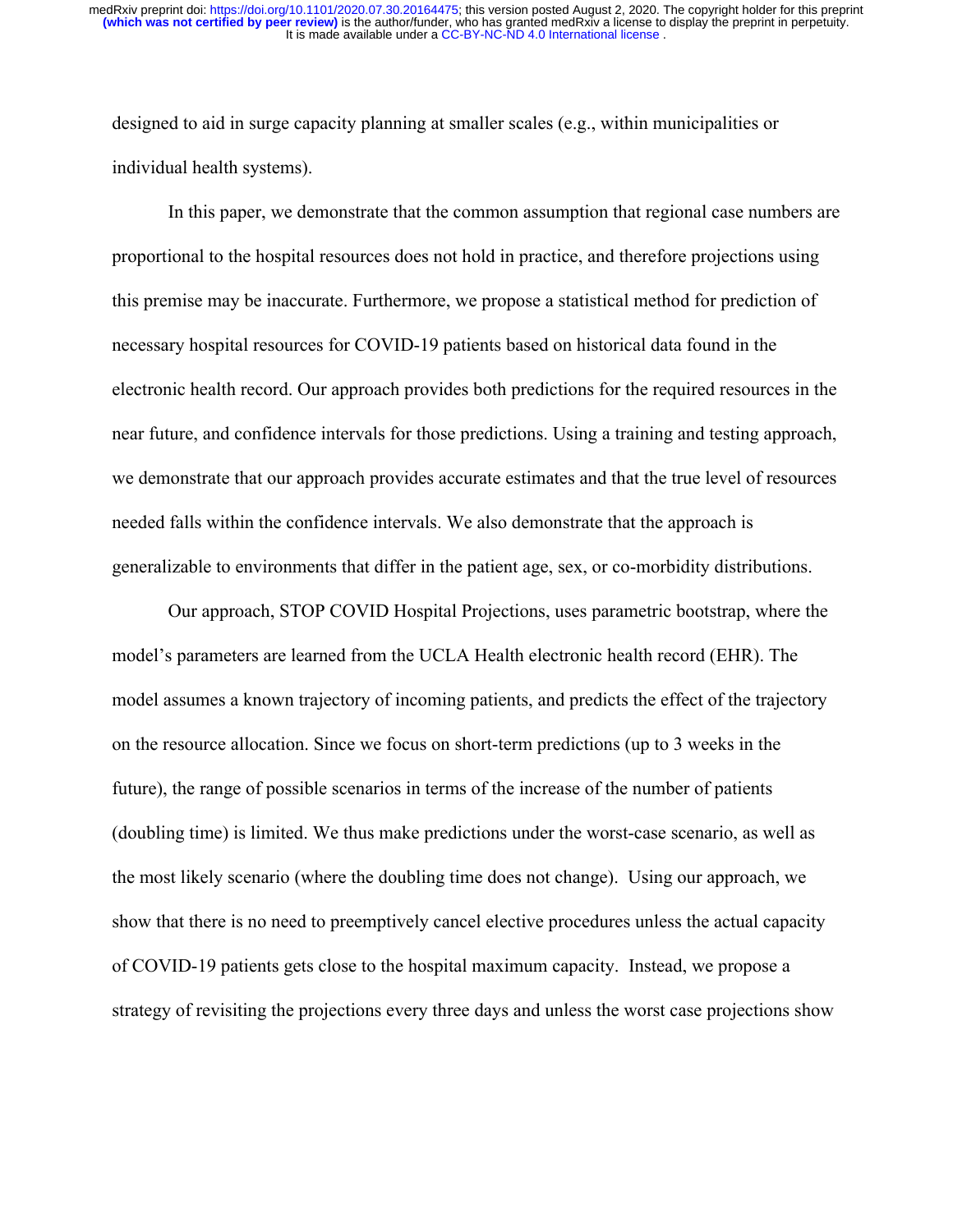hospital usage close to capacity, continuing to schedule elective procedures as would be scheduled under normal circumstances.

Our method is implemented as a publicly available web-app at https://stopcovid19together.org/hospital. We hope this tool will be useful to healthcare systems as they plan how much capacity to make available for COVID-19 patients. In particular, since our worst-case predictions tend to only slightly overestimate the true needed resources (Figure 1), we believe that healthcare systems can use our worst-case predictions as a conservative approach to provide insight into the maximum amount of capacity that will need to be reserved for COVID-19 cases.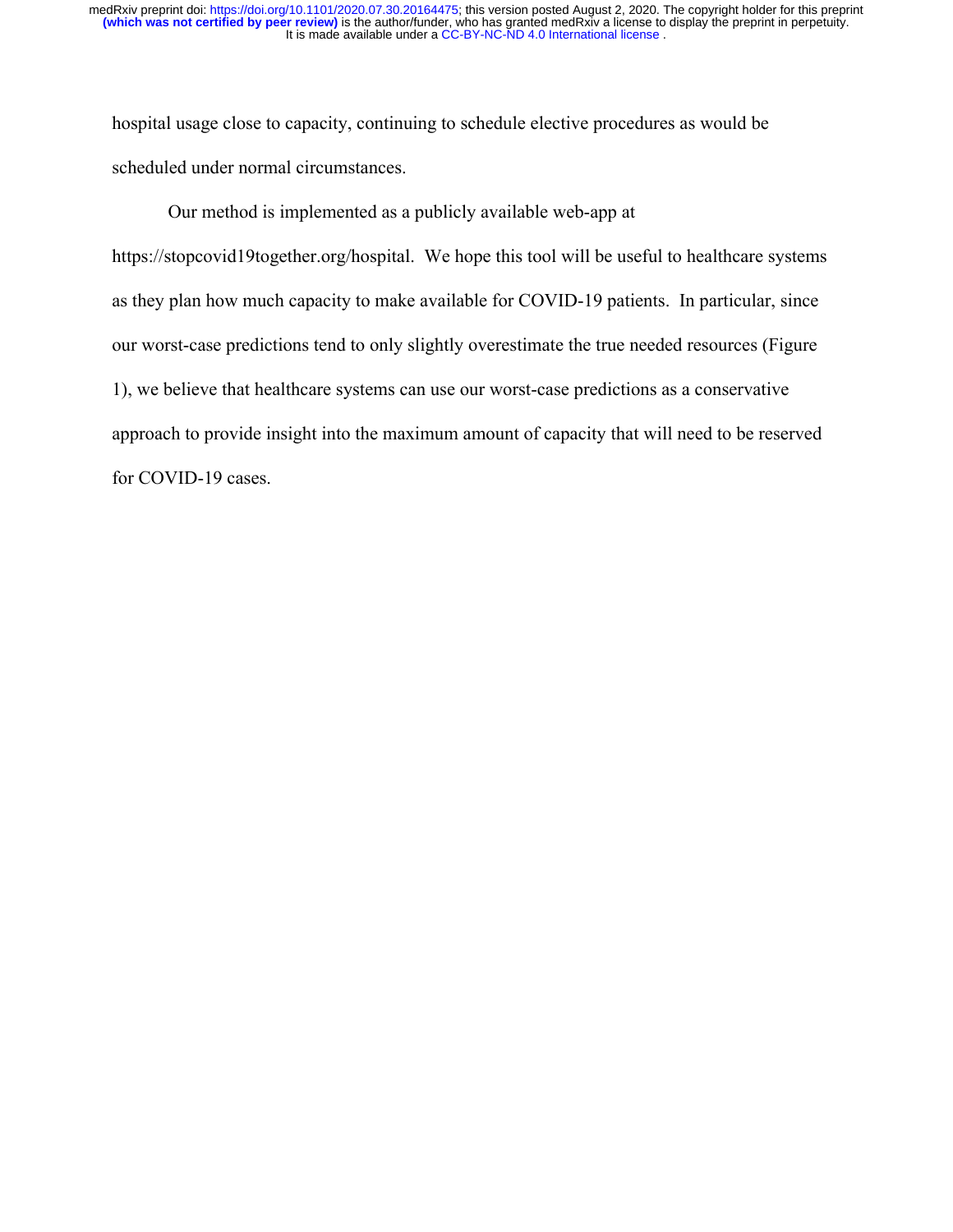#### **Methods**

#### **Parametric bootstrap model**

Our approach is based on parametric bootstrap. Under this approach, we define a probabilistic generative model, which emulates the resource demand of COVID-19 patients. Input to our model are hospital census counts broken down by resource for the current day. For each individual in the hospital, we sample the patient's specific resource usage from the distribution. We also sample the resource usage for each predicted new admission to the hospital. Each such sampling over all individuals provides a specific trajectory of resource demands over the duration of the prediction (e.g., two weeks). We repeat this process 1000 times, then take the median required capacity across all trajectories at each day as our prediction.

Below we describe the parameters and assumptions of this generative model. To generate hospital resource utilization trajectories, the model estimates the demand for resources by fitting a generative procedure over the reported features of patients to indicate resource use and duration of use. The distribution of patients (their parameters) is computed directly from the population and used as input when sampling trajectories from the model. Finally, the number of patients in future dates is assumed to follow exponential growth, where the exponent corresponds to the doubling time of the number of new cases. The doubling time can either be provided as an additional input to the algorithm, or otherwise it is estimated from the observed data (e.g., census counts) over the last two weeks. This approach allows for predictions under different growth scenarios, including a worst-case scenario where the doubling time is every four days.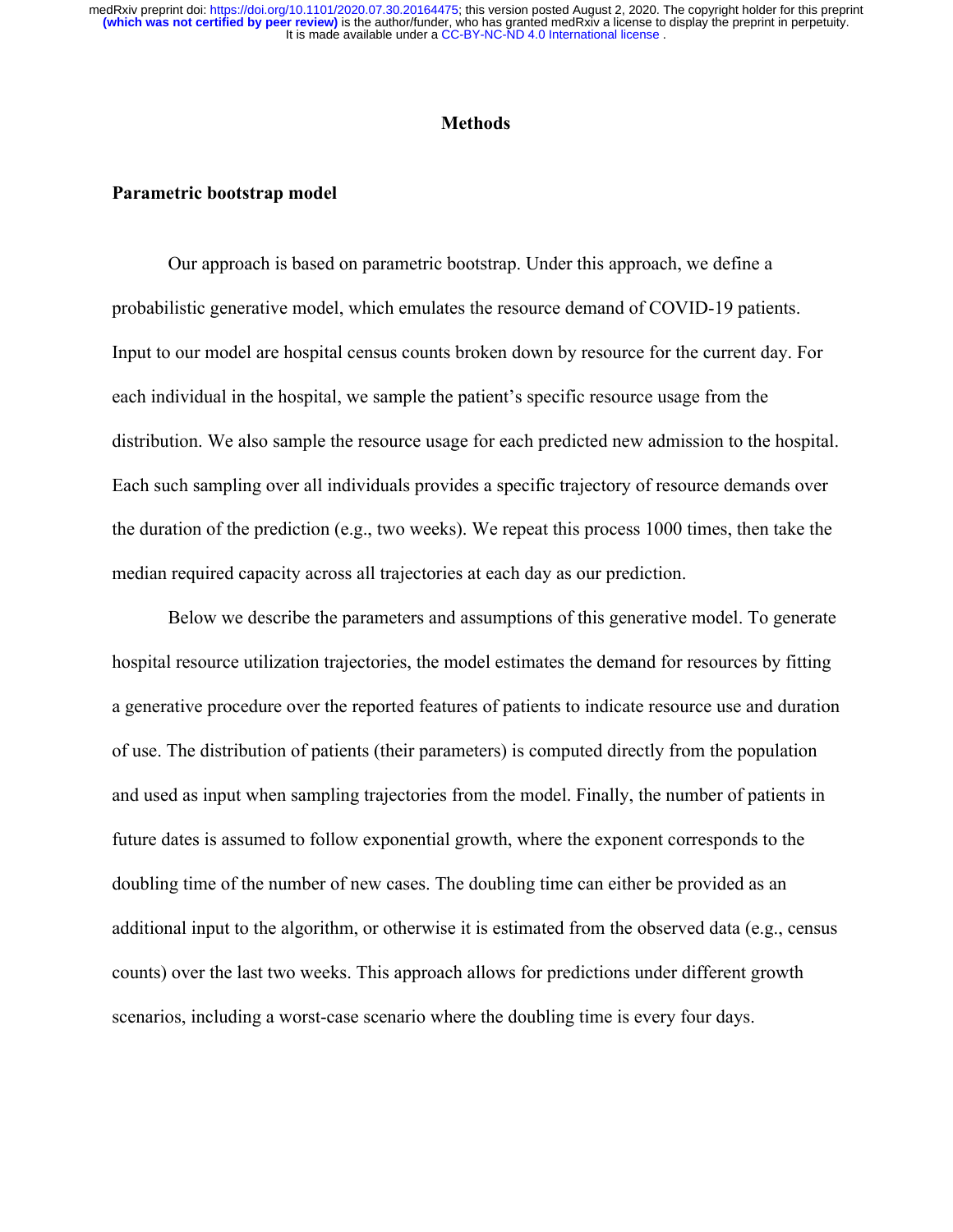### *Patient Parameterization*

The model operates over a distribution of patients, each characterized by a vector  $(c_1, \ldots, c_n)$  of relevant covariates such as age, sex, and comorbidities. This vector can be directly sampled from observed data or from a distribution, which we assume to be multivariate Gaussian with mean vector  $\mu_c$  and covariance matrix  $\Sigma_c$ . These are estimated from the observed data by computing the sample mean and variance-covariance matrix, respectively.

#### *Resource requirement and duration*

We assume that each individual *j* may potentially need resource-*r* (e.g., inpatient status, ICU status, or intubation). Thus, for each patient we assume the probability that the patient will use the resource *r* is given by  $p(r) = logit(b + \sum \beta_i c_i)$ . After determining the resource  $\sum_{i}$  β<sub>*i*</sub>  $c$ <sub>*i*</sub> requirement for each patient, we assume that the amount of time spent using resource *r* (denoted by  $l_j(r)$ ) follows a Gaussian distribution truncated to be in a range of non-negative days:

$$
l_j(r) \sim N(\mu_r, \sigma_r^2), l_j(r) \ge d
$$

where *d* is the number of days the patient has already been using the resources. For new (simulated) patients,  $d = 0$ . We will assume that the expected duration  $\mu$ , is expressed as a function of the patient parameters such that  $\mu_r = \sum_i \gamma_i c_i + b_2$ . The set of parameters  $\beta_1, ..., \beta_t, \gamma_1, ..., \gamma_t, b, b_2, \sigma_r$  are found using a maximum likelihood approach over the actual COVID-19 patients.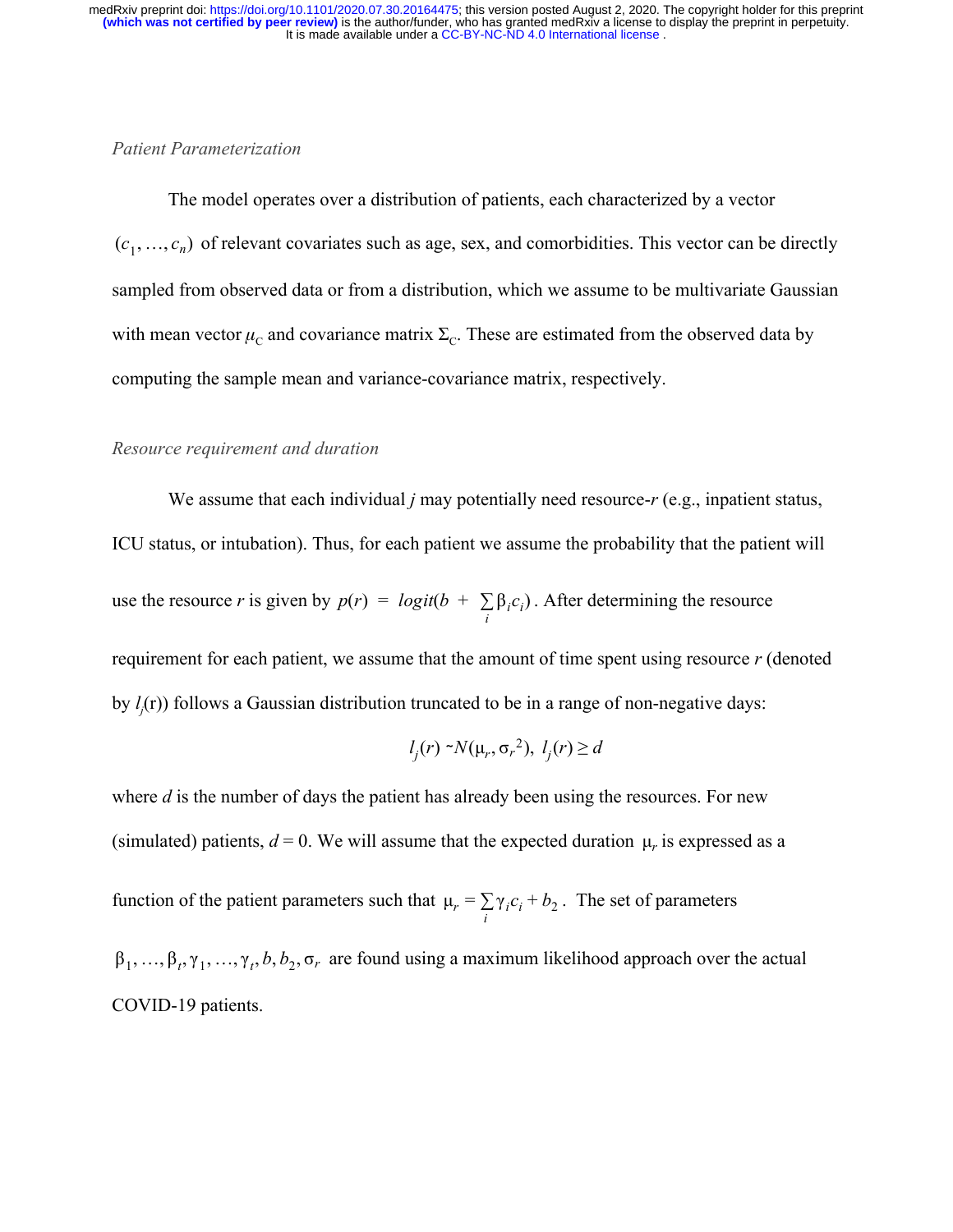### *Epidemiological Model*

We assume that at day *t*, there are  $n_t$  new patients introduced to the population. The value of  $n_t$  depends on the choice of epidemiological model, which is part of the input to our algorithm. The sequence  $n_t$  follows an exponential growth governed by doubling rate  $T_d$ , i.e.,  $n_t = a \cdot 2^{t/Td}$ . The parameter T<sub>d</sub> can be estimated from previously observed case counts using a least-squares approach. That is, given a sequence of observed case counts  $(n_0, ..., n_{t-1}), n_0 > 0$ , the estimate for T<sub>d</sub> is the value that minimizes the quantity  $\sum (n_i - n_0 \cdot 2^{i/T_d})^2$ . Alternatively, *t*−1  $\sum_{i=0}^{N} (n_i - n_0 \cdot 2^{i/T_d})^2$ different values for  $T_d$  can be assumed and directly input to the model, particularly if one is interested to study the worst case scenario vs. the most likely scenario.

#### **Data**

#### *Observed data*

Patient records were accessible through an extract of the UCLA Health electronic health records and retrospective data collection was approved by the University of California Institutional Review Board (IRB). For these analyses, relevant data for all patients with a positive COVID-19 polymerase chain reaction (PCR) test between March 1, 2020 and June 26, 2020, as identified by an internal registry, were used. For each patient, we extracted encounter-level information limited to their resource requirements (inpatient status, intensive care, intubation), as well as the duration of their usage (including admission date and total length of stay). We also extracted demographic information including age, sex, race, ethnicity, and smoking status for the same individuals. Encounter-level information was also extracted for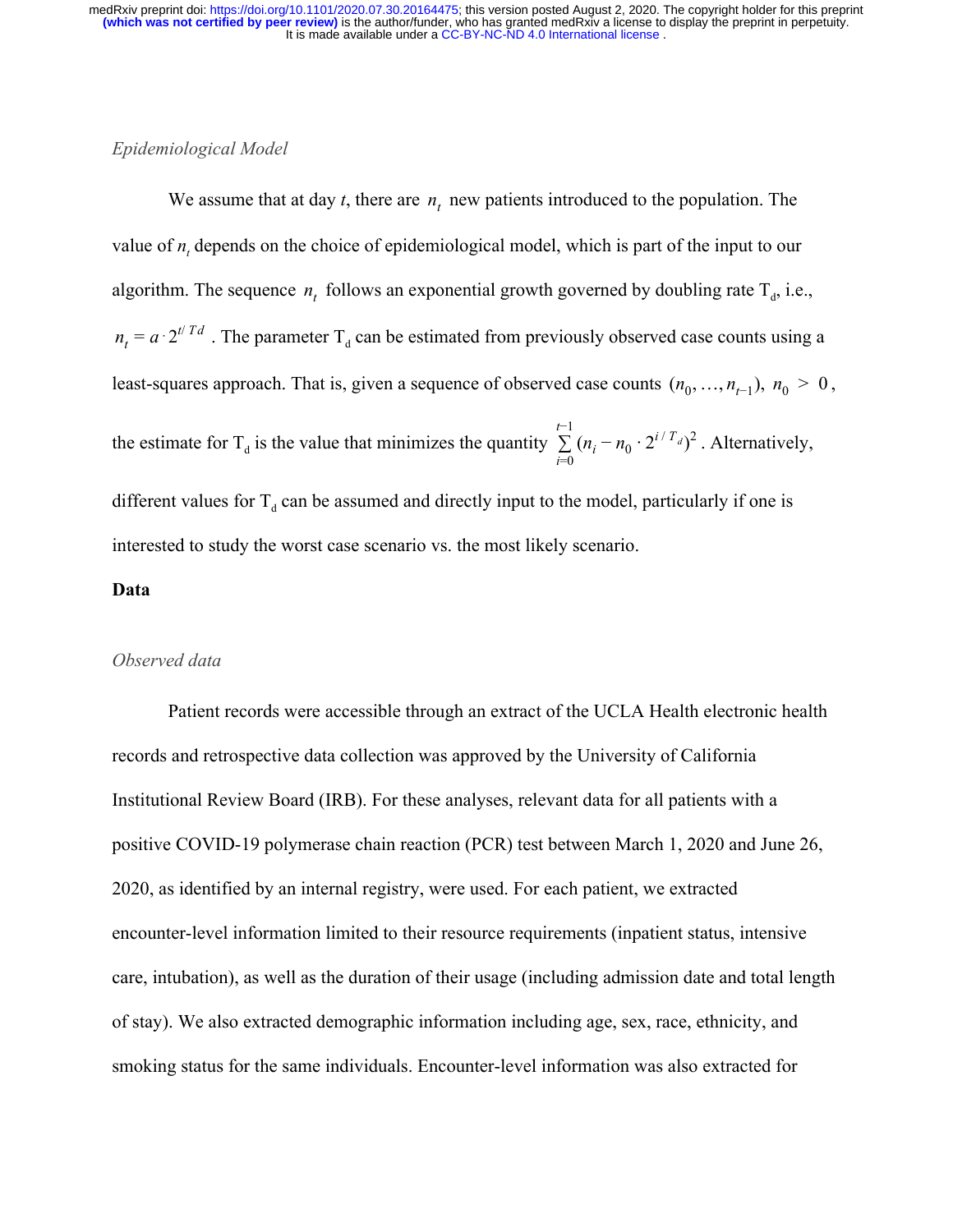elective procedures between January 1, 2019 and December 31, 2019 to summarize aggregate usage. Elective procedures were defined as scheduled surgical procedures (catalogued within an internal database) which did not originate from the emergency room.

#### *Synthetic data*

We used an oversampling procedure to construct two synthetic datasets, biased with a high mean age and low mean age respectively. In order to generate a dataset with artificially high mean age, we defined a patient pool as the observed patients. Patients over the mean age of the pool (46 years) were oversampled (replicated) 10 times to create a biased patient pool. Then, for each day between 6/1/20 and 6/22/20 (three weeks), we sampled from the biased pool the number of new cases that were actually observed that day. The same procedure was repeated for patients below the mean age of the pool to create a dataset with artificially low mean age.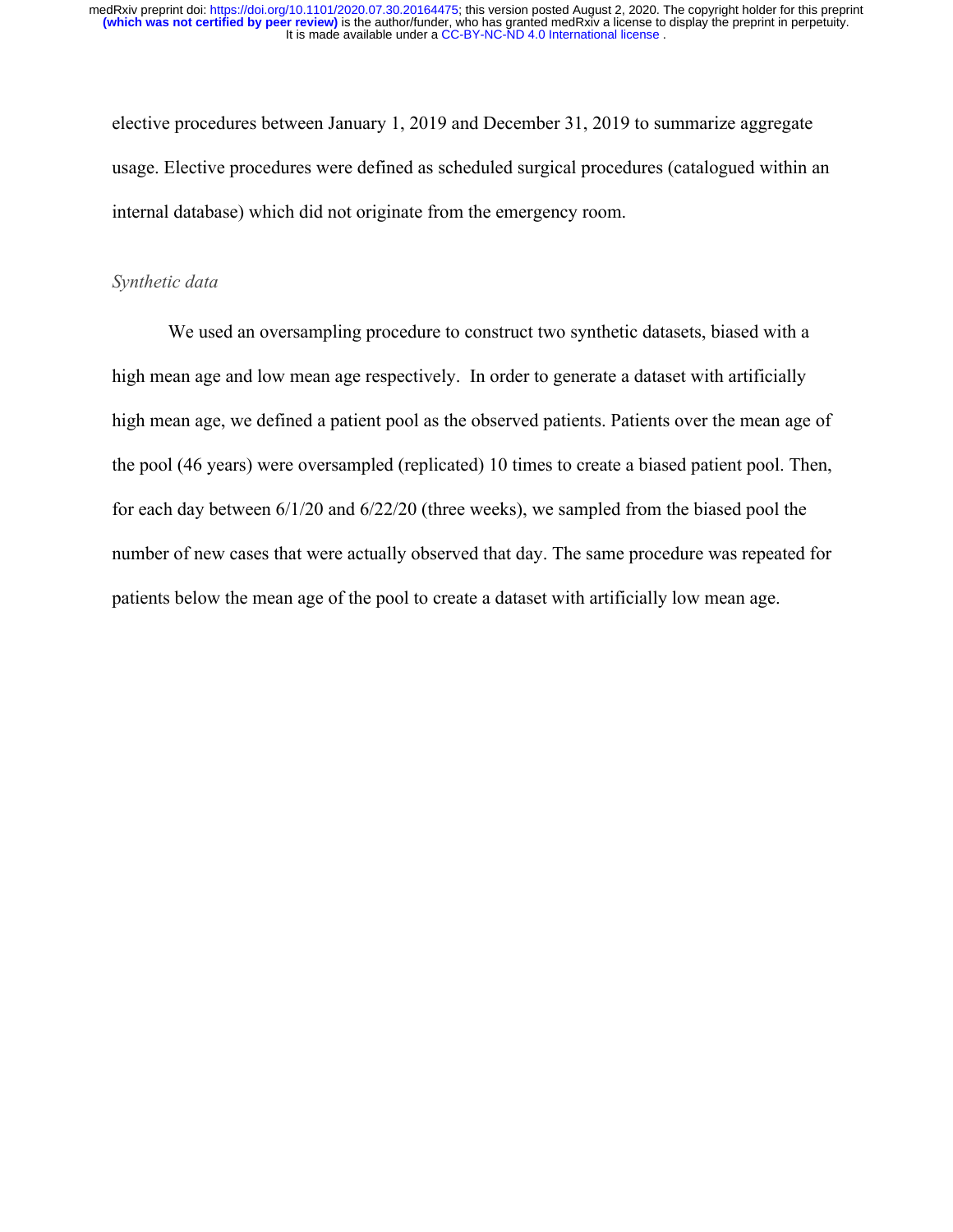It is made available under a [CC-BY-NC-ND 4.0 International license](http://creativecommons.org/licenses/by-nc-nd/4.0/) . **(which was not certified by peer review)** is the author/funder, who has granted medRxiv a license to display the preprint in perpetuity. medRxiv preprint doi: [https://doi.org/10.1101/2020.07.30.20164475;](https://doi.org/10.1101/2020.07.30.20164475) this version posted August 2, 2020. The copyright holder for this preprint

## **Results**

#### **Hospital usage projections are well calibrated**

We validated our approach with hospital resource usage data from UCLA Health. We evaluate the accuracy of our projections by applying our model to historical data. Specifically, we use data before a specific time point to predict the resource usage of the two weeks after the time point and compare our projections to actual hospital resource usage. Figure 1 shows our predictions compared to actual usage. As can be seen, the true number of patients using each of the resources are consistently within the predicted confidence intervals.

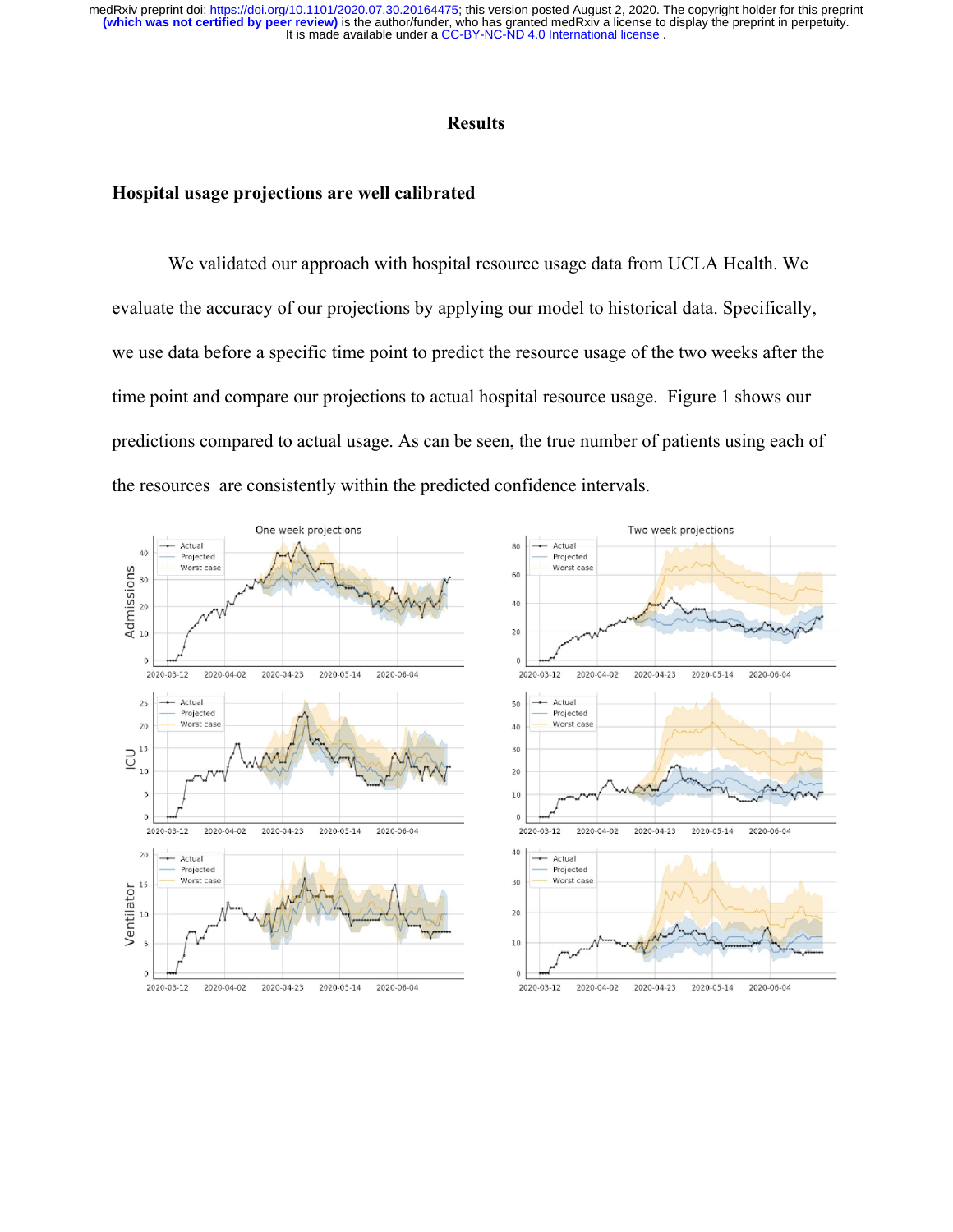**Figure 1.** Comparison of model projections with observed cases at UCLA Health's Hospitals. Validation of parametric model. The model was run on every day spanning 4/15/20 to 6/15/20. One and two week projections were recorded and aggregated. ICU and Ventilator cases are well captured by both one and two week projections. The spike of admissions in mid-April exceeded the model's projections, however was still bounded by the worst-case scenario provided by the algorithm.

Our parametric bootstrap estimates the doubling time based on the previous two weeks. However, when there is a surge in cases, it is possible that the numbers of admitted patients will be increasing. We thus allow the doubling rate to be given as an input parameter to our model, allowing for a worst-case analysis as the surge approaches. Specifically, the historical worst sustained doubling time in the US was in New York in March, at a doubling time of every 4 days (Dong et al. 2020). We thus use 4 days as the doubling time, and we applied our model to generate worst case projections. In Figure 1, we demonstrate this approach when looking ahead one and two weeks. Using the parametric model, we see that the worst-case model captures the actual resource usage well within one week, but a 4 day doubling rate is clearly unrealistic when extrapolated to two weeks. However, it is important to note that the exponential functions predict similar near-term numbers.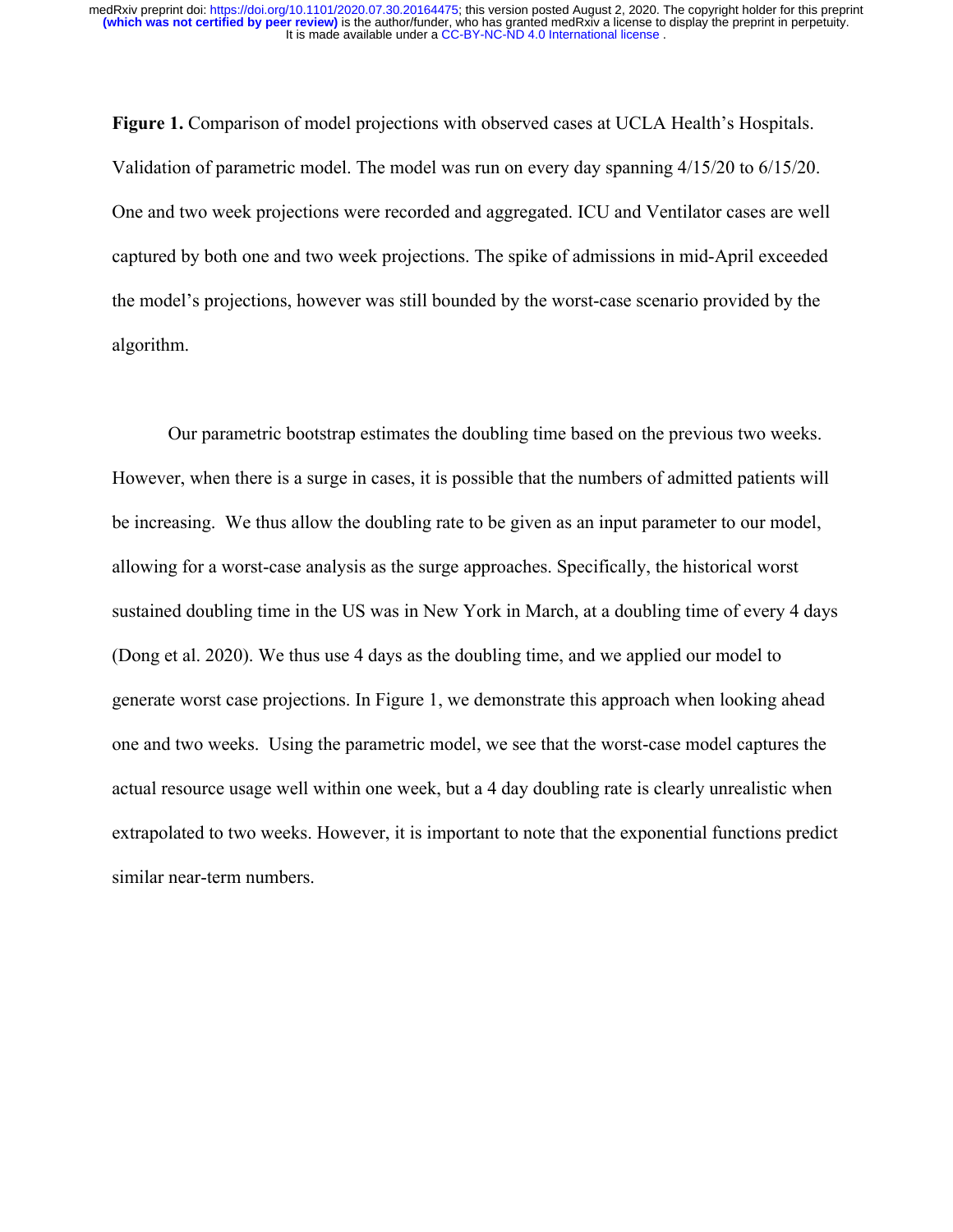### **Projections can aid health system capacity planning**

As shown in Figure 1, even the worst case projections in the near term only predict moderate growth in resource usage. Policies that preemptively increase capacity may drastically overestimate the number of COVID admissions which resulted in dramatic numbers of unused hospital resources. With a reliable model for predicting the increasing demands of COVID-19 patients, it becomes possible to balance the regular operating capacity against the expected surge of resource demands. Using historical data at UCLA Health, we used a bootstrapping procedure to simulate the effect of a sudden stop in elective procedures on operating capacity. We observed that resource requirements were generally reduced by half within two weeks, as shown in Figure 2. Thus, the projected resource usage due to COVID and the expected decline due to stopping elective procedures can be used to more efficiently balance a hospital's operating load. Our simulations also show that the recovery of resources due to stopping elective procedures is faster than growth during moderate or even worst case surges (Figure 2).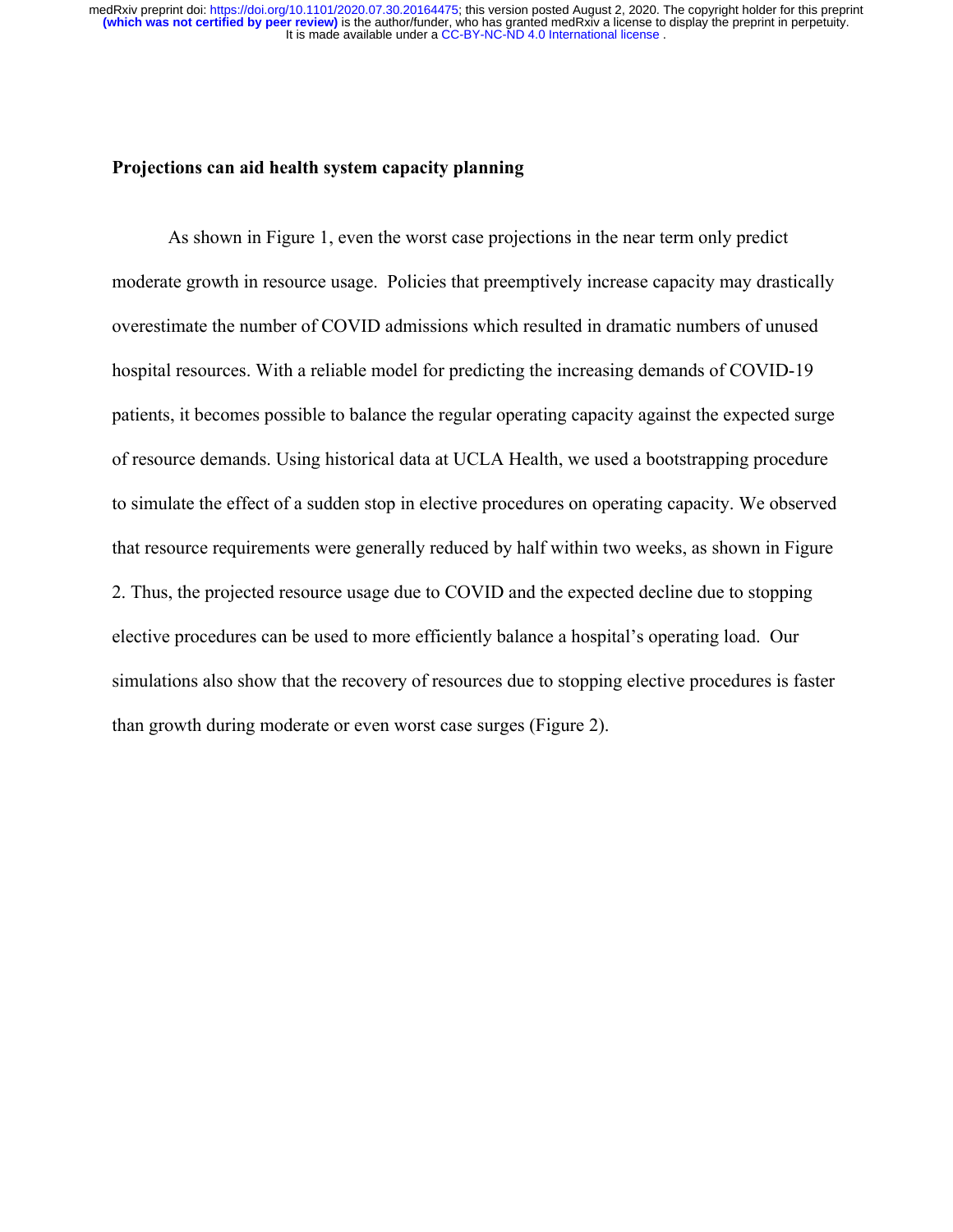

**Figure 2**. Balancing capacity against projected cases. Top. Decrease in resource demands due to cancelling elective procedures. This simulation begins assuming a standard operating load of 60 elective procedures per day. At the dashed red line, all subsequent elective procedures are canceled (i.e., there are no new elective procedures) and we observe the increase in operating capacity. Particularly, we find that the halving rate of the number of beds used by elective procedures is 15 days; that is, on average 50% of occupied resources can be freed up within 15 days. Bottom. Canceling elective procedures during a worst-case growth rate (doubling rate of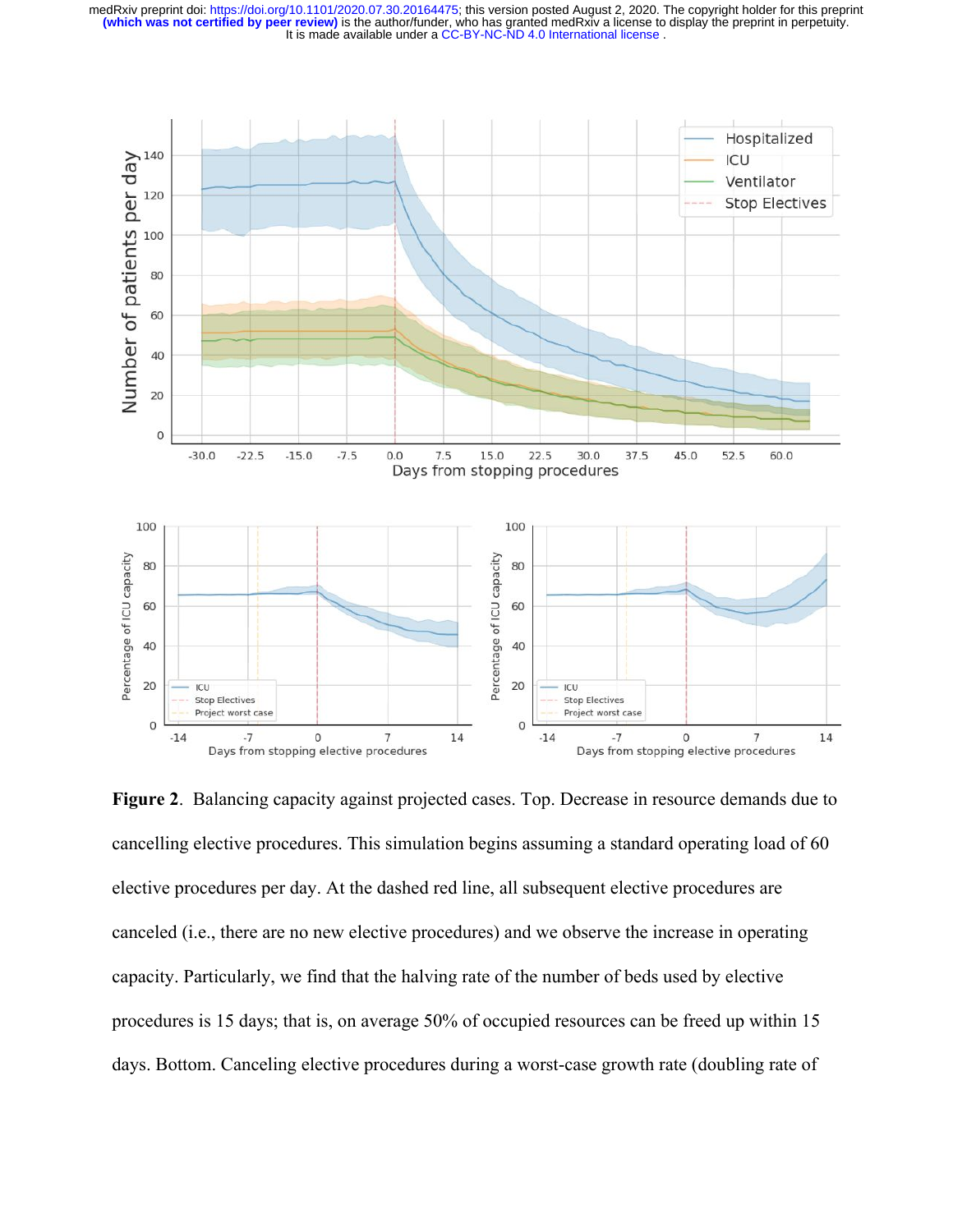[left] 8 and [right] 4 days). We assume that normal ICU capacity is around 70%. The stop in elective procedures is sufficient to accommodate a two week period with a sustained 4 day growth rate (right), and releases more resources than required in the case of a two week period with a sustained 8 day growth rate (left).

### **Projections are robust for different patient demographics.**

One concern of any forecasting method is that each health system is different and has different demographics for patients. In this case, projections may be accurate for the health system that was used to estimate the parameters and inaccurate for other health systems. Specifically, the patient demographics may be different in different regions, resulting in different surge effects. We evaluated our projections in scenarios where populations with different demographic characteristics are admitted to the health system. To that end, we simulated data by a biased sampling of the UCLA Health population; we focused on a known risk factor for hospitalization, age, and tested the generalizability of our approach to a synthetic population with a bias towards higher and lower age. We generated populations with a mean ages of 65 and 30 by oversampling older and younger patients, respectively (see Methods). We then used the true COVID-19 patient data at UCLA Health before 6/1/20 to train our model and estimate its parameters. We applied the model on the simulated dataset, without accounting for the difference in population demographic characteristics. We observe that the parametric bootstrap in this case underestimates the required resources for the older population (Figure 3, left) and overestimates required resources for the younger population (Figure 3, right). However, if we provide the parametric bootstrap the mean age of the patients, the parametric bootstrap results in more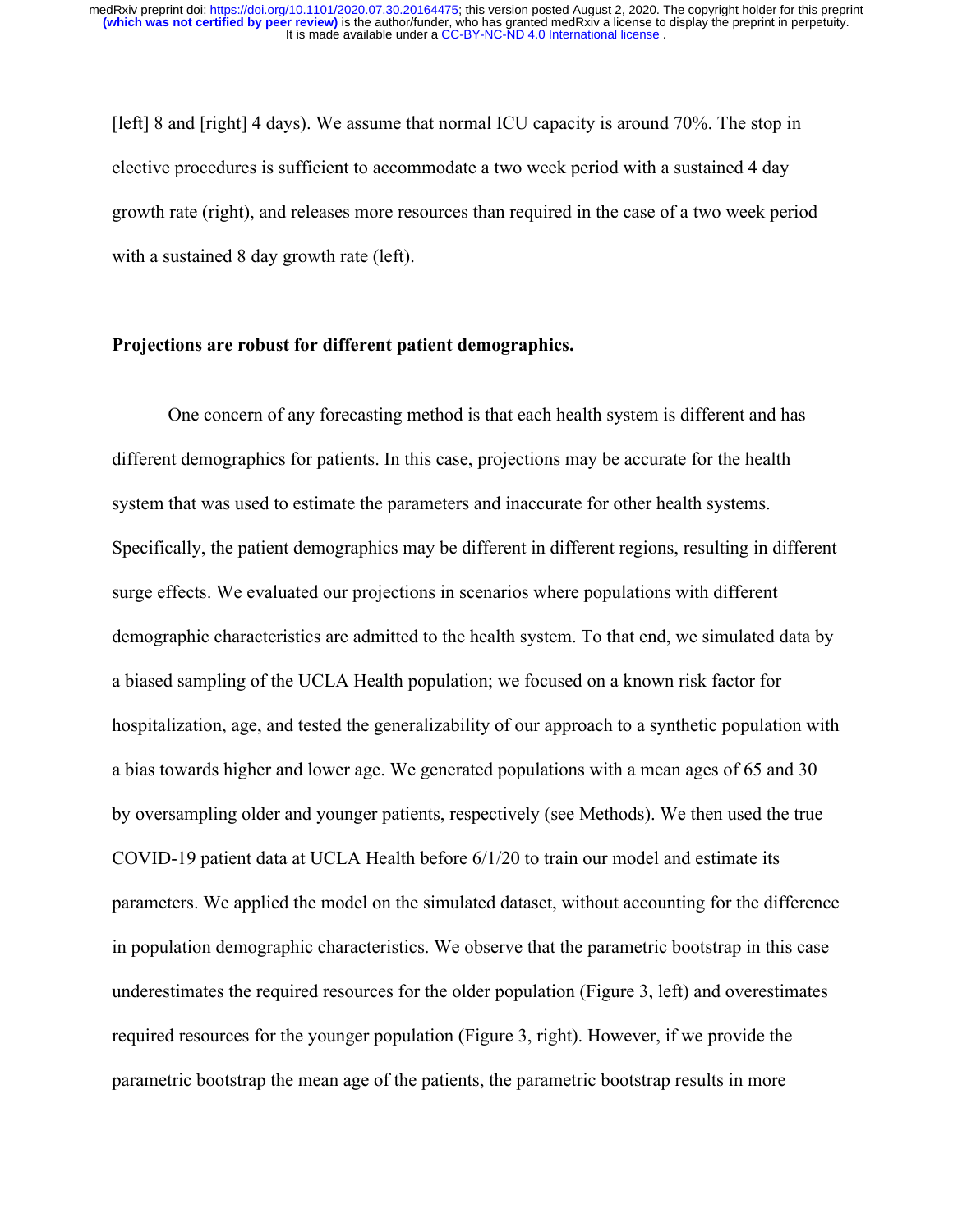accurate predictions of the required resources. We note that the mean value of each of the parameters of the patients (e.g. age, sex, comorbidities), is required as an input to our model; Figure 3 demonstrates that without this requirement, the estimates may be not be accurate. Finally, our illustration here focused on age, however our approach works in an equivalent manner on other demographic characteristics such as comorbidities, race and ethnicity, and sex.



**Figure 3**. Simulations of different demographics. Left. Performance on a simulated population with higher average age. Right. Performance on a simulated population with lower average age. The dashed lines indicate the projected number of admissions and the solid lines indicate actual number of admissions. Orange: Projections without accounting for the difference in mean age. Blue: Accounting for the difference in age by providing the algorithm with the mean age of the patients in the health system. Our approach requires as an input the mean age of the patients in the health system, resulting in more accurate predictions.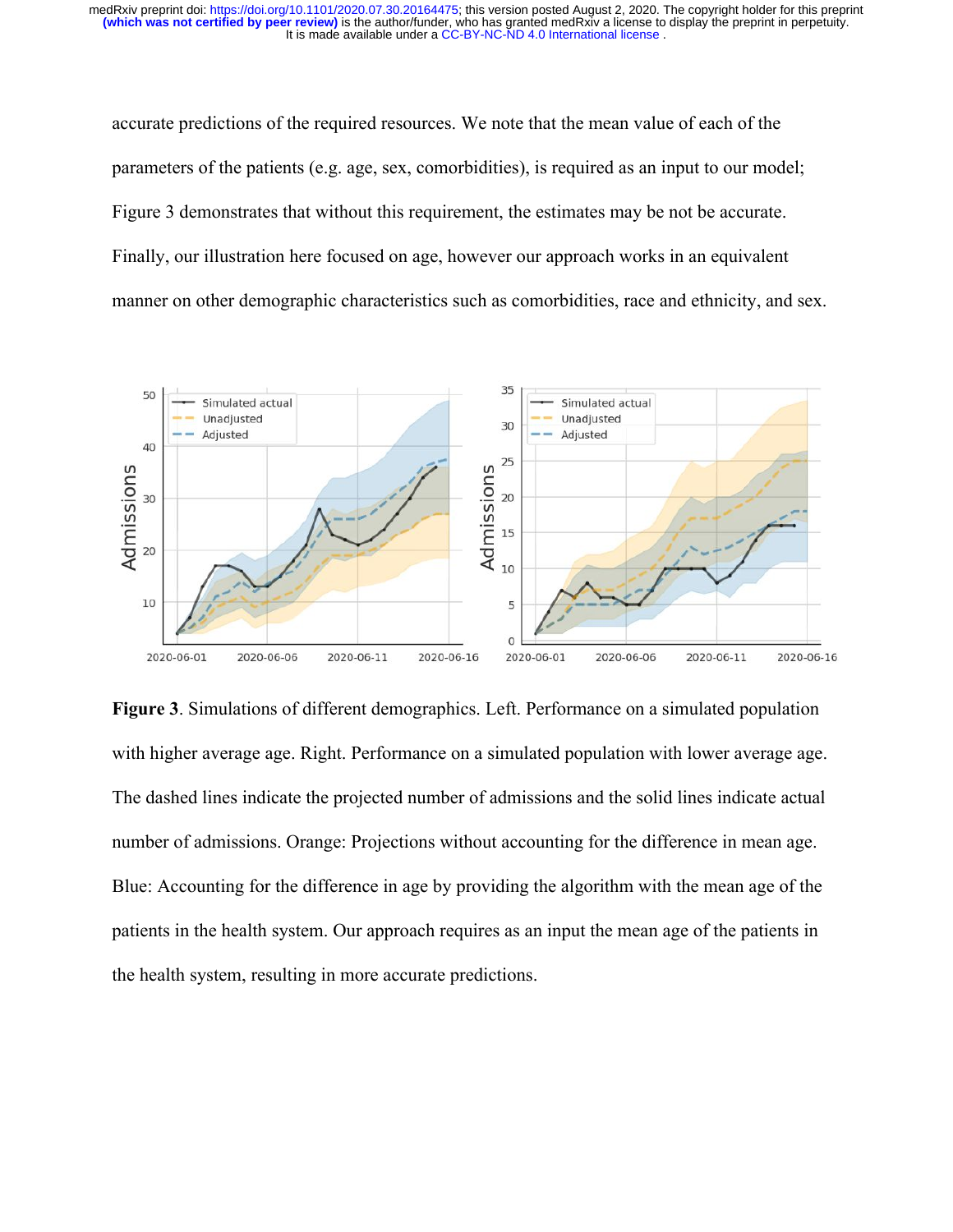# **Near-term hospital usage projects are stable**

In order to shed light on the factors that result in high accurate predictions, we hypothesized that most of the patients that are in the hospital are in the hospital for longer than a few days, and thus the near term predictions are dominated by the current patients. Indeed, by considering historical data in UCLA Health, we observe that the majority of the COVID-19 patients have been admitted for at least seven days (Figure 4).



**Figure 4**. - Length of stay composition over time. Blue: The number of patients who have been in the hospital for more than 7 days. Orange: Patients have been in the hospital for 3 to 7 days. Green: Patients who have been in the hospital for less than 3 days. .

The projections themselves are a combination of two components. One component is the resource usage of COVID-19 patients already admitted and the other component is the resource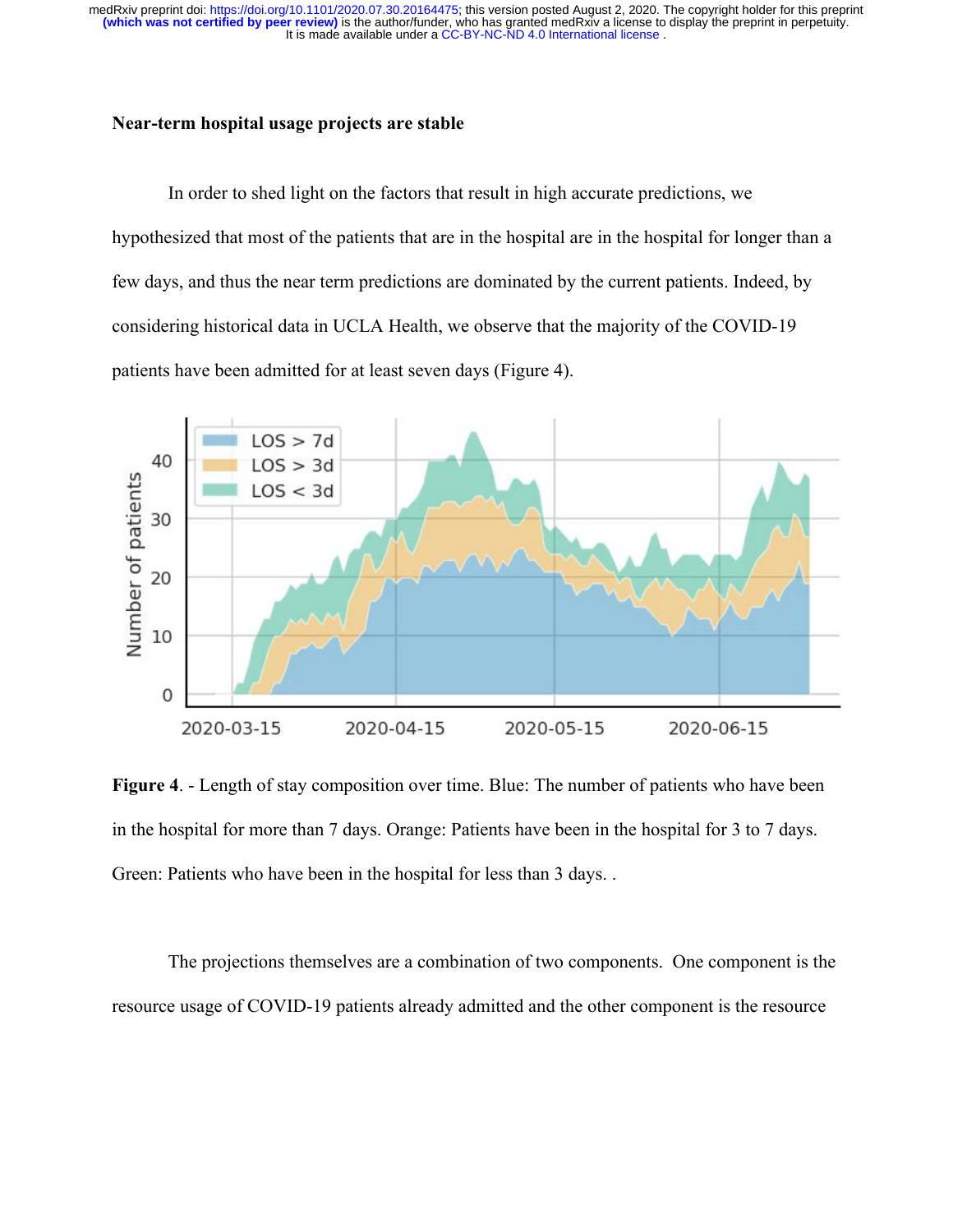usage or new patients. As can be seen in Figure 4, in the near term, the projections are dominated by the projected usage of current patients which can be accurately predicted.

# **Diagnostic testing case counts are not a proxy for hospital usage**

Current state-of-the-art approaches for hospital usage projections assume that a fixed fraction of incoming cases will require hospitalization and then use diagnostic testing data to estimate the current and future prevalence rates. However, diagnostic testing data is affected by ascertainment issues related to availability of testing, and policies around how tests are prioritized. The availability and policies have dramatically changed over time, and thus the numbers of positive diagnostic tests and the number of hospital admissions are only loosely related (Figure 5). Arguably, the success of our method stems partially from the fact that the approach presented here does not rely on this assumption, which is clearly violated in practice.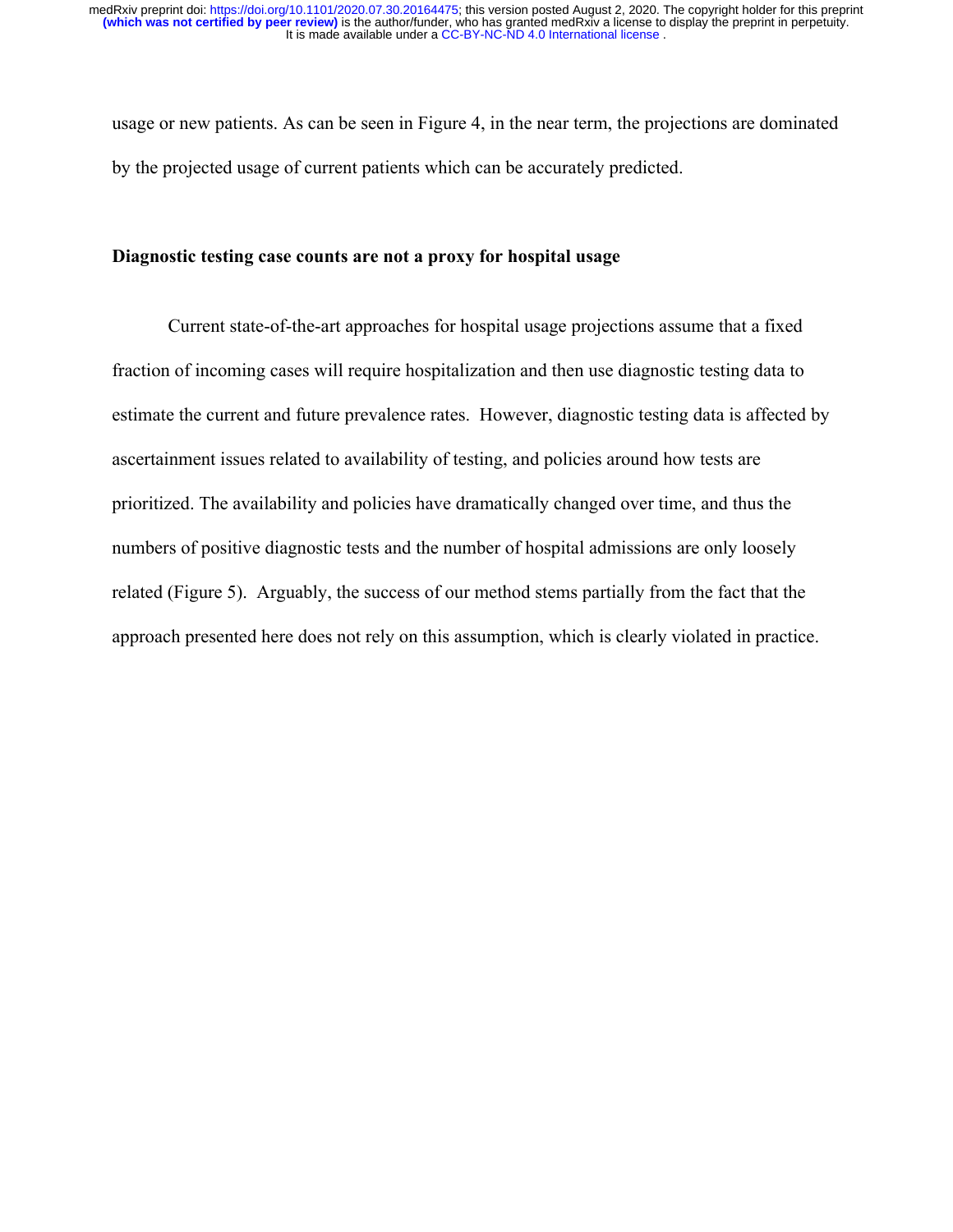

**Figure 5.** - New positive COVID-19 cases and hospital admissions. Top. While new cases have increased recently, the number of new admissions has been relatively constant. Bottom. The proportion of patients testing positive that have converted (required hospitalization) has trended downward throughout the pandemic. This suggests that assuming a fixed proportion of cases will become hospitalized is suboptimal and will tend to overestimate cases as testing continues to become more available.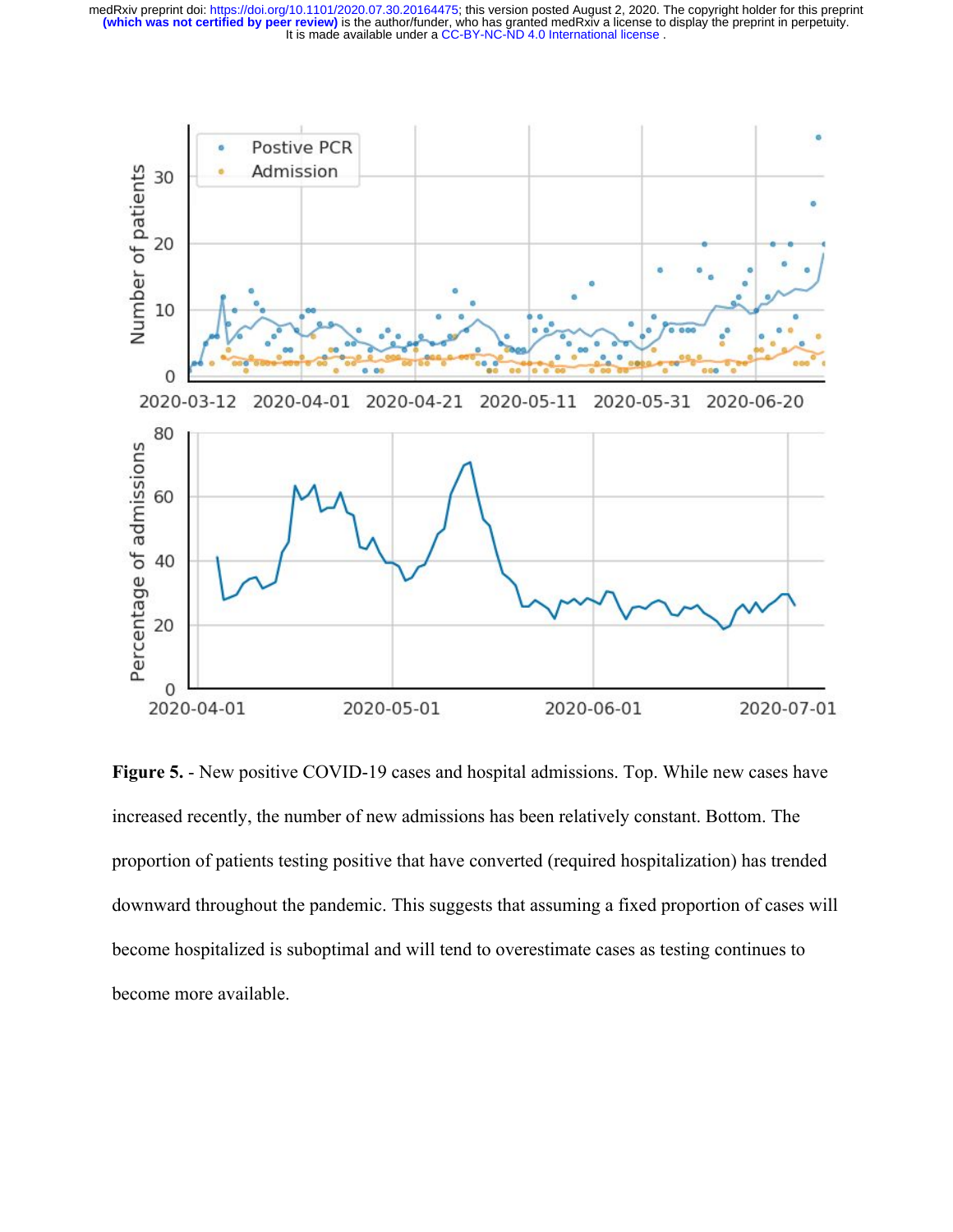### **Discussion**

During the initial wave of the pandemic in the United States, public health authorities cautioned of a surge of high-resource COVID-19 patients, recommending a number of distancing and hygiene guidelines as well as opening hospital capacity. These recommendations were motivated by epidemiological projections as well as observations in locations where the hospital systems were overwhelmed. However, the assumption that hospital resource demand is directly linked to the epidemiological predictions is problematic (Figure 5). Greater availability of testing as well as clinical advancements have resulted in evolving care standards throughout the pandemic. For example, at the time of writing, clinical trials involving Remdesivir have been shown to slow the progression of disease [\(Beigel et al. 2020;](https://paperpile.com/c/3ZjPue/i3vN) [Goldman et al. 2020\)](https://paperpile.com/c/3ZjPue/Wz6R) and there are new recommendations for the use of dexamethasone and other corticosteroids that show promise in reducing the time spent on supplemental oxygen [\(Yang et al. 2020; Horby and Nunn, n.d.\)](https://paperpile.com/c/3ZjPue/fCpl+UcPy). Similarly, better understanding of the transmission of the disease has led to changing clinical thresholds for intubation. In all of these cases, these treatments and decisions imply that the relative usage of limited resources (e.g. ventilators) will decrease throughout the course of the pandemic, implying that epidemiological models will continue to overestimate demand.[\(Beigel](https://paperpile.com/c/3ZjPue/i3vN) [et al. 2020\)](https://paperpile.com/c/3ZjPue/i3vN)

By leveraging our tool along with analysis of usage data from the UCLA Health system, we show several insights that can help guide surge planning for COVID-19 and future pandemics. First, for near-term projections (e.g., 3 or 7 day forecasts), even in worst-case surge scenarios, the majority of the projected hospital usage will be from patients that are currently hospitalized –enabling more accurate near-term forecasts. Second, since near-term forecasts are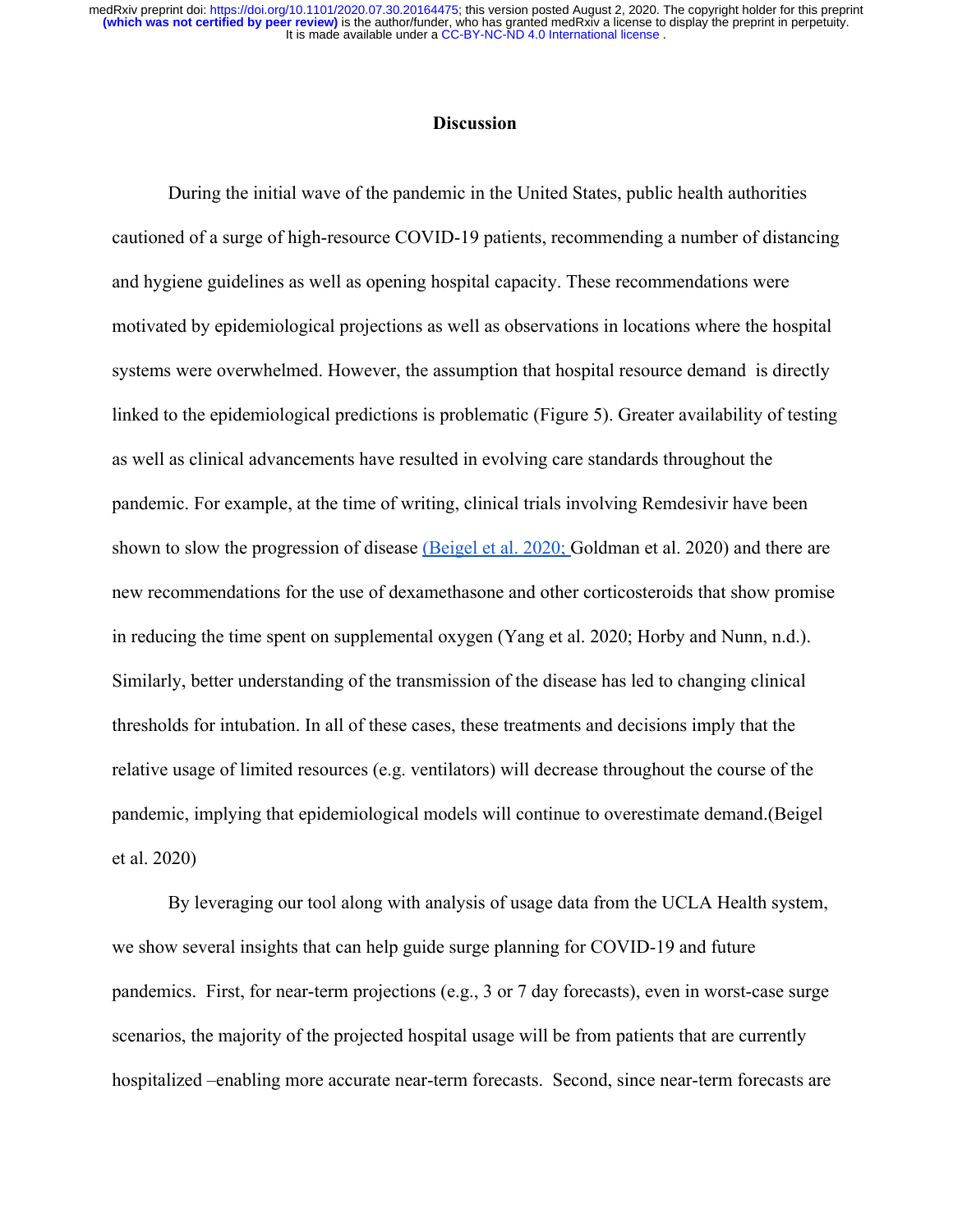dominated by currently admitted patients, the hospital census indicators grow relatively slowly compared to other measures of the pandemic such as the number of positive case counts obtained from diagnostic testing. Third, using these accurate near-term forecasts, there is no need to preemptively cancel elective procedures unless the projected usage of COVID-19 patients approaches the hospital's maximum capacity. Instead, we propose a strategy of regularly revisiting the projections, and adjusting the capacity available to elective procedures based on the projections. UCLA Health has been utilizing such a strategy since mid-April 2020. We note that in our experience, the alternative strategy of forecasting the surge months in advance has proven to be challenging, and resulted in less accurate forecasting as opposed to the model which prefers repeated, near-term adjustments.

In summary, we present a model for estimating resource demand that can be used to forecast the expected load on a hospital system during a pandemic-like situation. Our projection tool is also publicly available as a web-app at https://stopcovid19together.org/hospital so that other health systems can also use it for their projections.